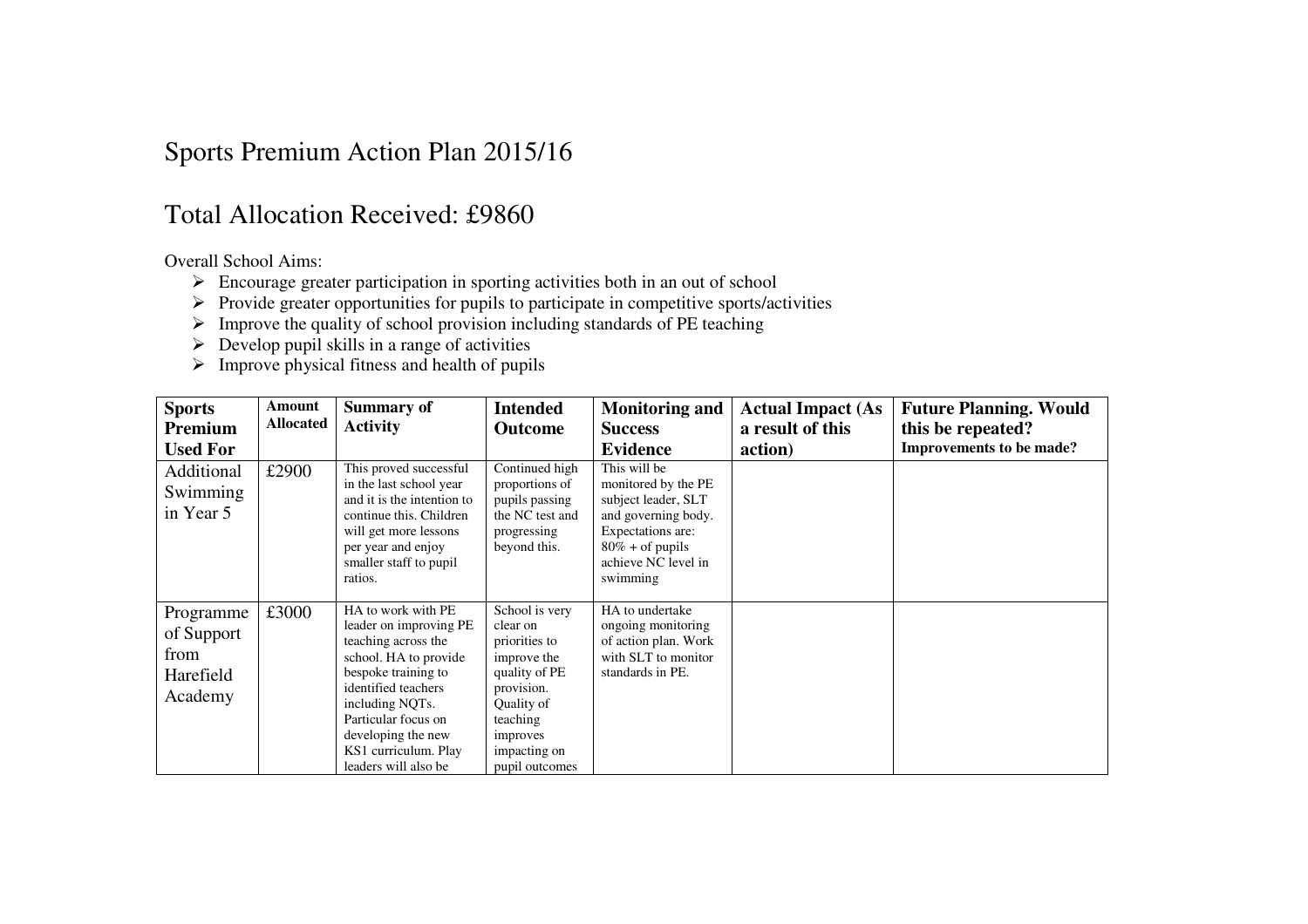| Additional<br>extra<br>curricular<br>coaching to<br>enable<br>pupils to<br>take part in<br>inter school<br>sport | £1675 | trained to provide<br>playtime games for<br>younger pupils.<br>Coaches run lunchtime<br>and after school clubs<br>in:<br>Cross country<br>Girls' football<br>Cricket<br>Rugby<br>Hockey<br>Coaching sessions<br>culminate in<br>participation in an inter<br>school tournament.<br>As part of this,<br>additional resources<br>have been purchased to | and<br>opportunities.<br>High quality PE<br>plans in place.<br>Wider<br>participation<br>opportunities<br>for children<br>including some<br>targeted groups<br>eg girls<br>Increased use of<br>the MUGA at<br>lunchtime. | Coaches to feed back<br>to SLT on sessions<br>and competition<br>outcomes.<br>Pupils enjoy<br>participating and are<br>encouraged to join<br>other local clubs. |  |
|------------------------------------------------------------------------------------------------------------------|-------|-------------------------------------------------------------------------------------------------------------------------------------------------------------------------------------------------------------------------------------------------------------------------------------------------------------------------------------------------------|--------------------------------------------------------------------------------------------------------------------------------------------------------------------------------------------------------------------------|-----------------------------------------------------------------------------------------------------------------------------------------------------------------|--|
| Continue<br>with Cardio<br>Club twice a<br>week                                                                  | £850  | support the activities.<br>Maintain the twice<br>weekly keep fit sessions<br>after school where<br>pupils can learn keep fit<br>exercises that can also<br>be followed at home.<br>Target children where<br>possible who would<br>benefit from this.                                                                                                  | High<br>participation<br>rates and<br>improved<br>fitness and<br>awareness of<br>health issues.<br>Contribute to<br>lowering<br>number of<br>pupils who are<br>overweight.                                               | SLT to monitor this<br>and report to<br>Governing Body.<br>Evidence that sessions<br>are having an impact<br>on pupil attitudes to<br>health and fitness.       |  |